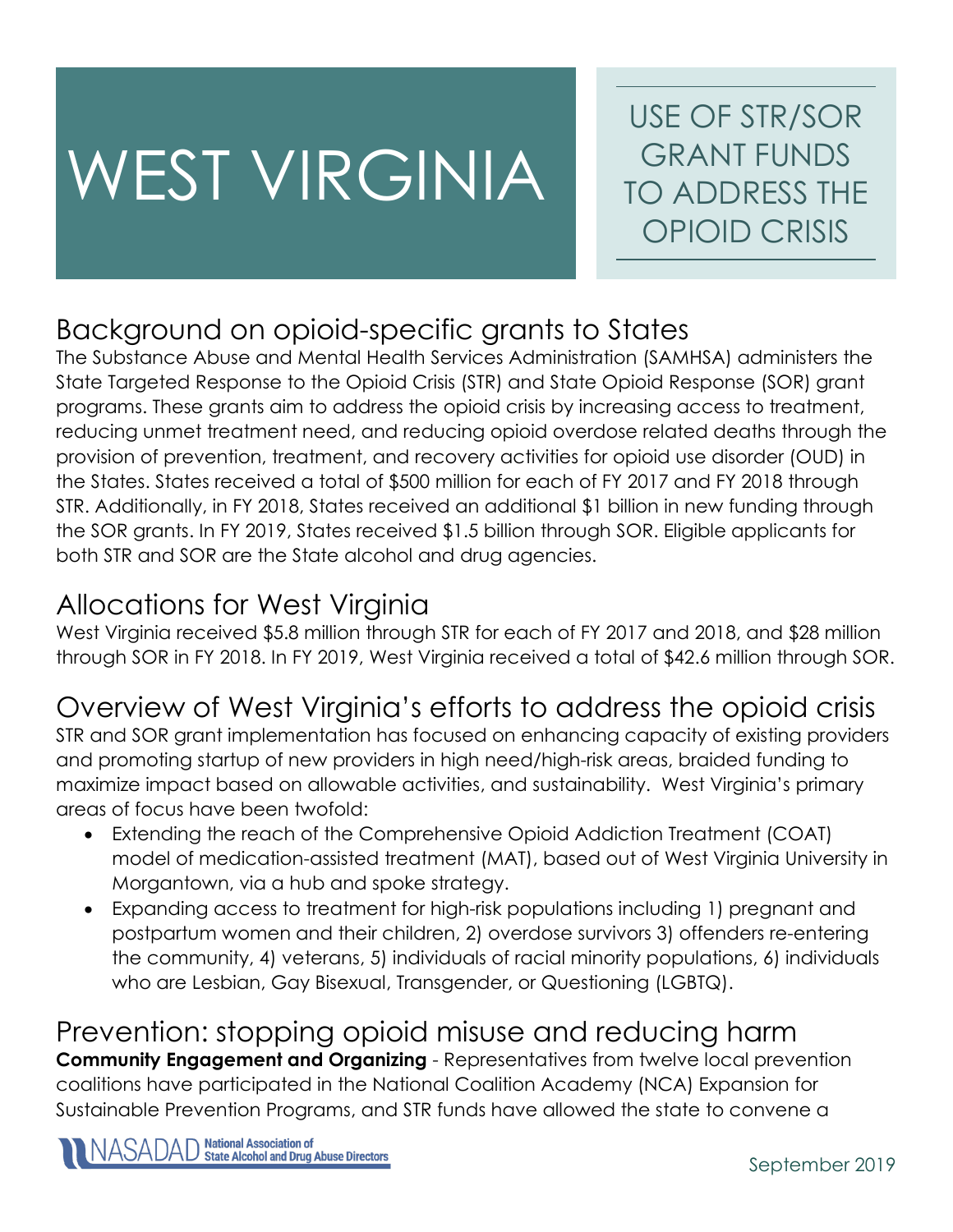Community Anti-Drug Coalitions of America (CADCA) State Academy in WV, enabling greater participation. In addition to refreshing the primary and secondary prevention skills of local coalitions, the CADCA Academy training has promoted the use of community planning and organizing skills in the area of OUD prevention and early intervention, i.e., harm reduction. Local prevention coalitions are responsive to the level of readiness in their communities to address OUD issues, which means they work on stigma reduction campaigns, engage first responders and other local stakeholders in naloxone distribution, and plan/coordinate access to harm reduction programs and support services.

**Harm Reduction Programs** – 17 county health departments were funded with STR funds to provide harm reduction programs. Along with access to syringe services, these programs are becoming critical in the State and provide comprehensive services, including HIV/Hepatitis testing, hepatitis A and B vaccinations, peer recovery support services, family planning, and linkage to care. In March 2019, the WV Bureau for Public Health issued a Health Advisory about an increase in new HIV infections among people who inject drugs. WV is also one of the States in the midst of a Hepatitis A outbreak associated with injected drug use, with 56% of individuals co-infected with Hepatitis C. Expansion of harm reduction activities was already underway with SOR/STR, however, with this emerging health concern these activities are becoming even more critical.

## Increasing access to treatment

#### **Access to MAT**

- Comprehensive Opioid Addiction Treatment (COAT): COAT is an outpatient, group treatment-based model of MAT for OUD, to ensure comprehensive care and adherence to evidence-based practices. The model embraces individuals at different stages of recovery and offers case management and appropriate therapy for any comorbidities. STR funding has been used to expand this model via a Hub and Spoke strategy to help address transportation and workforce barriers in rural areas. Hub and Spoke brings expertise, including provider training, prescribing, and counseling services via technology to communities that could otherwise not have the capacity to reliably offer quality care to patients. The expansion has included 4 additional Hubs and 10 Spokes, with 4 more spokes identified to come online later in 2019. Project ECHO is used for regular professional development and case consultation to ensure that all practitioners have the opportunity for professional development within their communities. The expansion reaches 10 counties with no outpatient treatment providers and expands capacity in an additional 6 counties. SOR awarded 14 Treatment grants and 14 Peer Recovery Support grants to increase access to MAT and provide support services for those in treatment. Transportation barriers in rural areas are being addressed through collaborative efforts with the WV Transit Authority.
- Project Engage and Provider Response Organization for Addiction Care and Treatment (PROACT): Initiated with STR funding, Project Engage is an evidence-based approach designed to identify individuals with OUD in the Emergency Department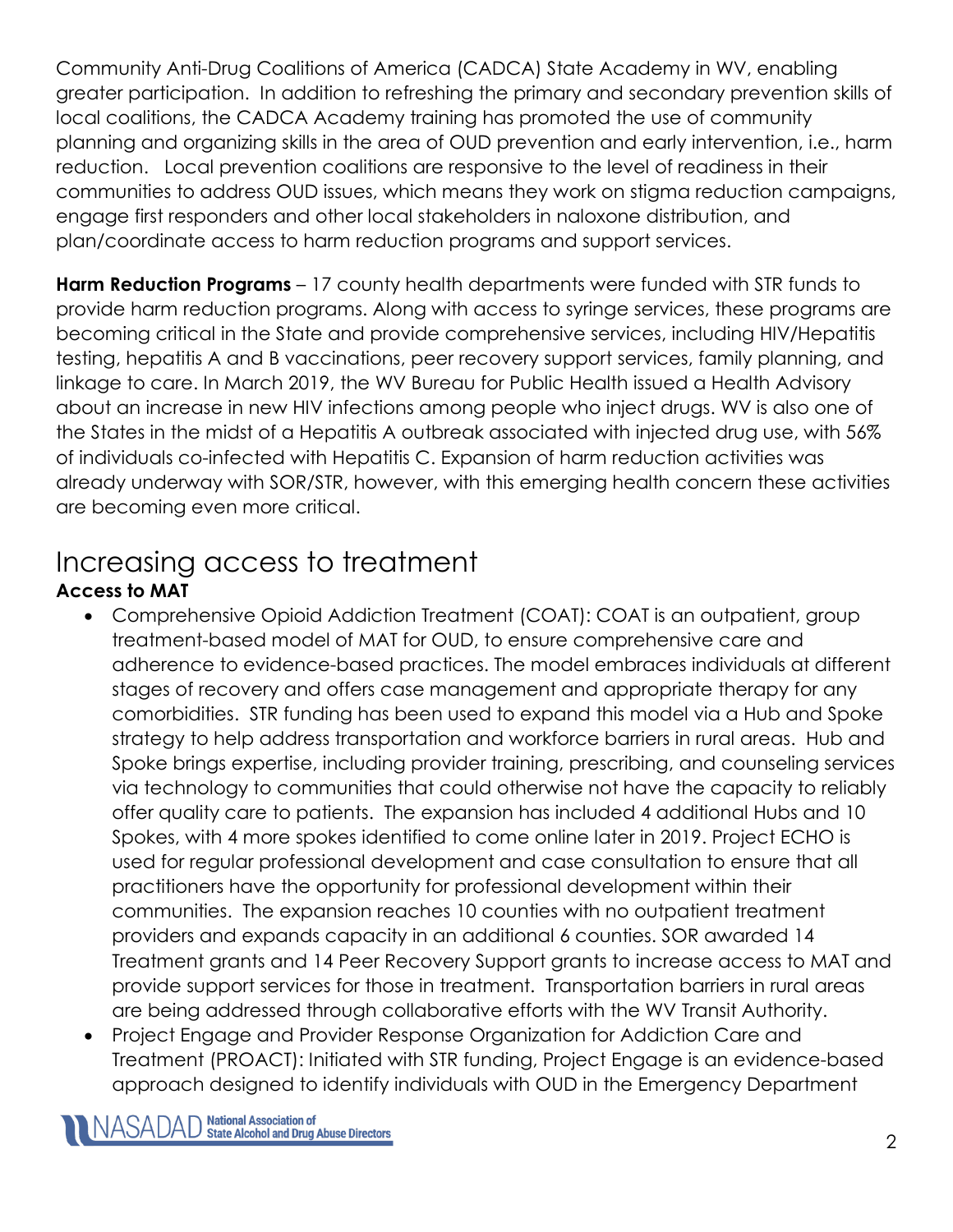(ED), provide support using peer recovery coaches located in the ED, and retain individuals in treatment by linking them to community resources upon discharge, as well as using a three-day bridge with buprenorphine when determined appropriate. ED-based MAT services are in place in Cabell County and are being planned for seven additional locations. PROACT is a version of the COAT Hub, with additional resources to create a "one stop shop" for harm reduction services, basic health care, peer recovery support services, and referral to education/employment/family services. The prototype is now established in Cabell County.

#### **Special Populations**

- Drug-Free Moms and Babies (DFMB): This is a wrap-around program for pregnant and post-partum women, offering integrated care and support for sustained recovery. Due to the comprehensive and individualized nature of services needed for program success, DFMB utilizes braided funding. Clinical services are reimbursed through other funding mechanisms, particularly Medicaid, which allows STR funds to be used to support recovery coaches, case management, and other support services. The program started with 4 sites and STR has been instrumental in expanding to additional 7 sites, each affiliated with a birth facility in the state.
- OUD Treatment Initiatives in Criminal Justice Settings: STR and SOR funding has allowed the WV Bureau for Behavioral Health (BBH) to engage in new, critical partnerships. After a year of discussion and planning to understand systems, WV BBH engaged the WV Division of Corrections and Rehabilitation in a partnership to provide two OUD treatment initiatives in correctional settings. A twenty-bed unit has been designated as an alternative to a court-ordered prison term for individuals with OUD who choose to participate in a long-term MAT program. The program will serve individuals from judicial districts statewide. The second initiative will provide MAT in WV's ten regional jails, to maintain MAT for inmates who enter regional jail locations already engaged in treatment. Both models include Peer Recovery Coaches to facilitate continuity of care and assist with other re-entry supports upon release. The project has already started in one jail, with the remainder to come on board during calendar 2019. Prior to this project inmates were unable to access MAT while they were incarcerated.

#### **Professional Development**

Over 700 professionals and peer recovery coaches were trained on effective MAT practices, with a particular focus on working with pregnant and postpartum women and their children; opioid overdose survivors – particularly those seen by emergency responders and in hospital emergency departments; and people who inject drugs. Training has been essential to the expansion of MAT in outpatient specialty clinics (our Hub and Spoke initiatives), obstetrics practices (Drug-Free Moms and Babies programs), and Emergency Departments (Project Engage).